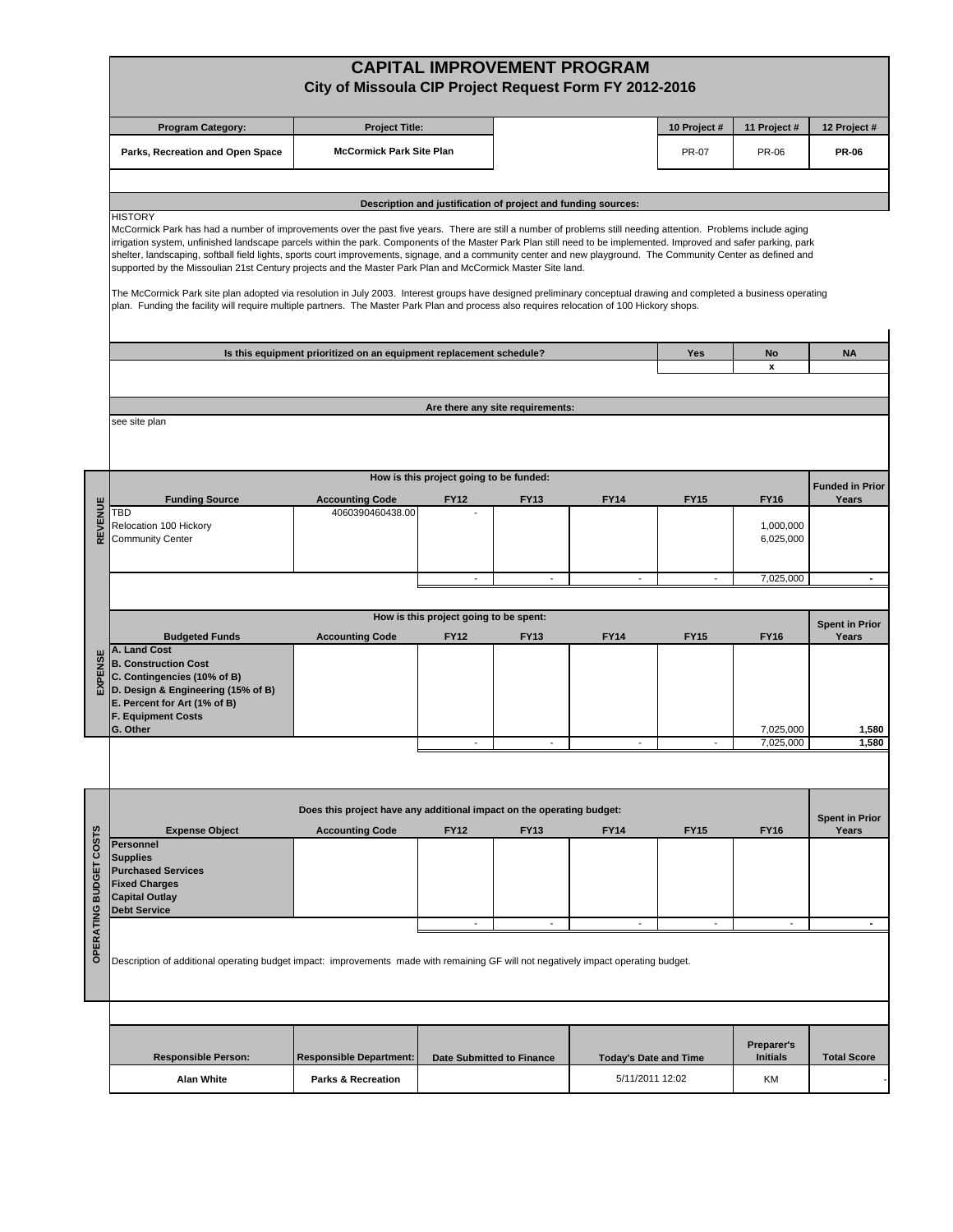|                                                                                                                                                                                                                                                                                        |                                 |                              | <b>CAPITAL IMPROVEMENT PROGRAM</b><br><b>Project Rating</b>                                                                                                                                    |                          |                |
|----------------------------------------------------------------------------------------------------------------------------------------------------------------------------------------------------------------------------------------------------------------------------------------|---------------------------------|------------------------------|------------------------------------------------------------------------------------------------------------------------------------------------------------------------------------------------|--------------------------|----------------|
|                                                                                                                                                                                                                                                                                        |                                 |                              | (See C.I.P. Instructions For Explanation of Criteria)                                                                                                                                          |                          |                |
| <b>Program Category:</b>                                                                                                                                                                                                                                                               | <b>Project Title:</b>           |                              |                                                                                                                                                                                                |                          | 10 Project #   |
| Parks, Recreation<br>and Open Space                                                                                                                                                                                                                                                    | <b>McCormick Park Site Plan</b> |                              |                                                                                                                                                                                                |                          | <b>PR-06</b>   |
| <b>Qualitative Analysis</b>                                                                                                                                                                                                                                                            |                                 | Yes                          | No<br><b>Comments</b>                                                                                                                                                                          |                          |                |
| 1. Is the project necessary to meet federal,<br>state, or local legal requirements? This cri-<br>terion includes projects mandated by Court<br>Order to meet requirements of law or other<br>requirements. Of special concern is that the<br>project be accessible to the handicapped. |                                 |                              | X                                                                                                                                                                                              |                          |                |
| 2. Is the project necessary to fulfill a con-<br>tractual requirement? This criterion includes<br>Federal or State grants which require local<br>participation. Indicate the Grant name and<br>number in the comment column.                                                           |                                 |                              | X                                                                                                                                                                                              |                          |                |
| 3. Is this project urgently required? Will de-<br>lay result in curtailment of an essential ser-<br>vice? This statement should be checked<br>"Yes" only if an emergency is clearly indi-<br>cated; otherwise, answer "No". If "Yes",<br>be sure to give full justification.           |                                 |                              | х                                                                                                                                                                                              |                          |                |
| 4. Does the project provide for and/or im-<br>prove public health and/or public safety?<br>This criterion should be answered "No" un-<br>less public health and/or safety can be<br>shown to be an urgent or critical factor.                                                          |                                 |                              | х                                                                                                                                                                                              |                          |                |
| <b>Quantitative Analysis</b>                                                                                                                                                                                                                                                           |                                 | Raw<br><b>Score</b><br>Range | <b>Comments</b>                                                                                                                                                                                | Weight                   | Total<br>Score |
| 5. Does the project result in maximum<br>benefit to the community from the<br>investment dollar?                                                                                                                                                                                       |                                 | $(0-3)$                      | Yes, McCormick is one of Missoula's most visible parks with estimated 200,000 visits per year.<br>Community involvement will be necessary to complete the site plan.                           |                          |                |
| 6. Does the project require speedy<br>implementation in order to assure its<br>maximum effectiveness?                                                                                                                                                                                  |                                 | $(0-3)$                      | Yes, depending upon funding sources which may have timelines, no funding has been secured at<br>this time.                                                                                     |                          |                |
| 7. Does the project conserve energy,<br>cultural or natural resources, or reduce<br>pollution?                                                                                                                                                                                         |                                 | $(0-3)$                      | Yes, light project, addition of trails and open space area (old McCormick Pool) encourage active<br>recreation and non motorized use for commuting which help reduce greenhouse gas emissions. |                          |                |
| 8. Does the project improve or expand<br>upon essential City services where such<br>services are recognized and accepted as<br>being necessary and effective?                                                                                                                          |                                 | $(0-2)$                      | Yes, Master Park Plan, along with the 2010 County Survey which indicate Parks, Trails are highly<br>important to Missoula citizens.                                                            |                          |                |
| 9. Does the project specifically relate to the<br>City's strategic planning priorities or other<br>plans?                                                                                                                                                                              |                                 | $(0-3)$                      | City Harmonious Natural and Built Environment - Parks meet the needs and demands of citizens for<br>active transportation, clean air, clean water and environmental stewardships.              | $\overline{\mathcal{A}}$ |                |
|                                                                                                                                                                                                                                                                                        |                                 |                              | <b>Total Score</b>                                                                                                                                                                             |                          |                |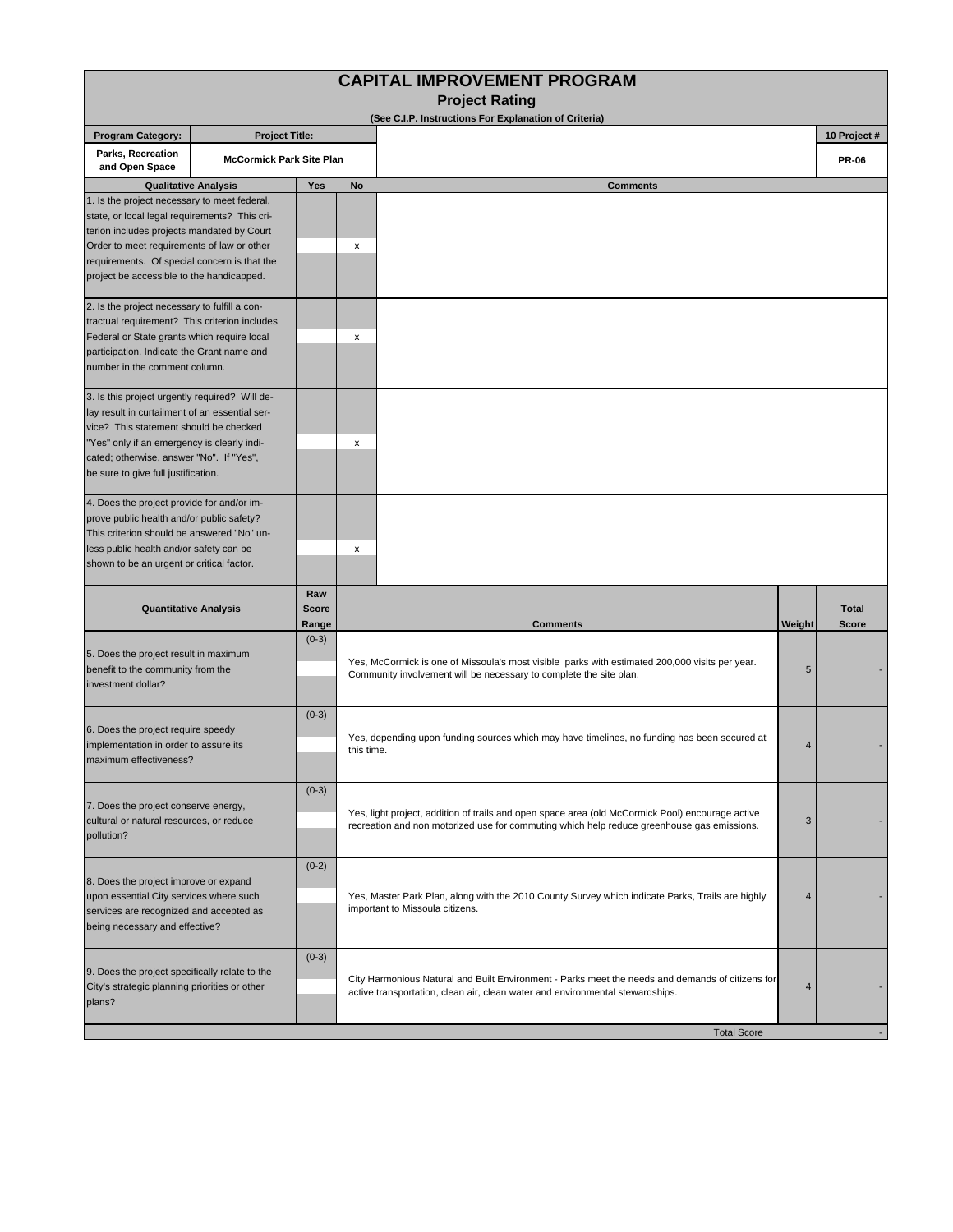| 12 Project # | <b>Project Title:</b> |
|--------------|-----------------------|
| <b>PR-06</b> | <b>McCormick Park</b> |

| <b>Author</b> | <b>Notes</b>                                                                                    |
|---------------|-------------------------------------------------------------------------------------------------|
|               | Prior year funding history:                                                                     |
|               | General Fund CIP carry over FY06 109,000                                                        |
|               | ADA 06 - \$25,000                                                                               |
|               | Fisheries Grant FY07 - 27500                                                                    |
|               | LWCF Grant FY07 - 50000                                                                         |
|               | Hickory Gregg lane realignment: $13,000$ - balance $2008 = $11175$                              |
|               | ADA $08 = $12,481$ (re-allocated) by Finance                                                    |
|               | Total funding start of Fiscal year $08 = $204,773$                                              |
|               | Total funding start of Fiscal year 09 = \$82,481- KM 2-2-09                                     |
|               | Total funding start of Fiscal year 10 - \$36,198                                                |
|               | Total Funding start of Fiscal year $11 = $36,198$ - includes the Gregg Lane balance of \$11,175 |
|               |                                                                                                 |
|               |                                                                                                 |
|               |                                                                                                 |
|               |                                                                                                 |
|               |                                                                                                 |
|               |                                                                                                 |
|               |                                                                                                 |
|               |                                                                                                 |

| <b>Date</b> | <b>Author</b> | <b>Notes</b>                                                                                                                   |
|-------------|---------------|--------------------------------------------------------------------------------------------------------------------------------|
|             |               | Note - ADA funds - make sure there for Fy 08 from Gail. Separate out Fencing for Skatepark. Separate out Community Center into |
|             |               | its own CIP project with funding identified.                                                                                   |
|             |               |                                                                                                                                |
|             |               |                                                                                                                                |
|             |               |                                                                                                                                |
|             |               |                                                                                                                                |
|             |               |                                                                                                                                |
|             |               |                                                                                                                                |
|             |               |                                                                                                                                |
|             |               |                                                                                                                                |
|             |               |                                                                                                                                |
|             |               |                                                                                                                                |
|             |               |                                                                                                                                |
|             |               |                                                                                                                                |
|             |               |                                                                                                                                |
|             |               |                                                                                                                                |
|             |               |                                                                                                                                |
|             |               |                                                                                                                                |

| Date | <b>Author</b> | <b>Notes</b>                                                                                                                  |
|------|---------------|-------------------------------------------------------------------------------------------------------------------------------|
|      |               | Per Brentt, need to look at the GO Bond on this. Donna wants to leave the GO Bond on the CIP to keep it on the radar. Need to |
|      |               | add another column showing the bond out past 5 years.                                                                         |
|      |               |                                                                                                                               |
|      |               |                                                                                                                               |
|      |               |                                                                                                                               |
|      |               |                                                                                                                               |
|      |               |                                                                                                                               |
|      |               |                                                                                                                               |
|      |               |                                                                                                                               |
|      |               |                                                                                                                               |
|      |               |                                                                                                                               |
|      |               |                                                                                                                               |
|      |               |                                                                                                                               |
|      |               |                                                                                                                               |
|      |               |                                                                                                                               |
|      |               |                                                                                                                               |
|      |               |                                                                                                                               |
|      |               |                                                                                                                               |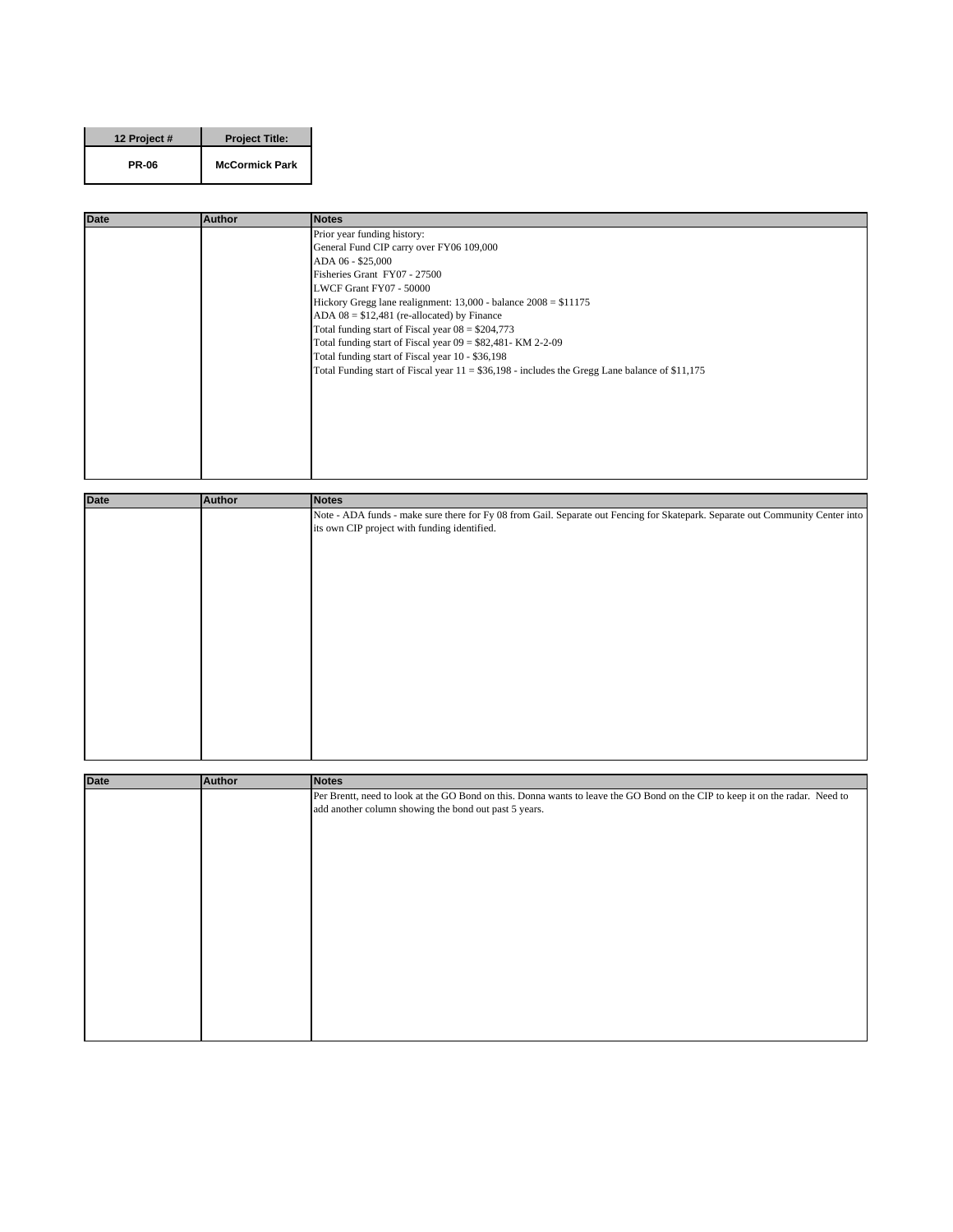## **McCormick Park Improvements**

| <b>FY16</b> | FY 12-15 - no funding - no projects                                                                          |                            |                   |
|-------------|--------------------------------------------------------------------------------------------------------------|----------------------------|-------------------|
|             | <b>Community Center</b><br>Re vegetation/Construction 100 Hickory Site<br>GO Bond/Mill Levy/Park Mt District | \$6,025,000<br>\$1,000,000 | TBD<br>TBD<br>TBD |
|             | Total                                                                                                        | \$7,025,000                |                   |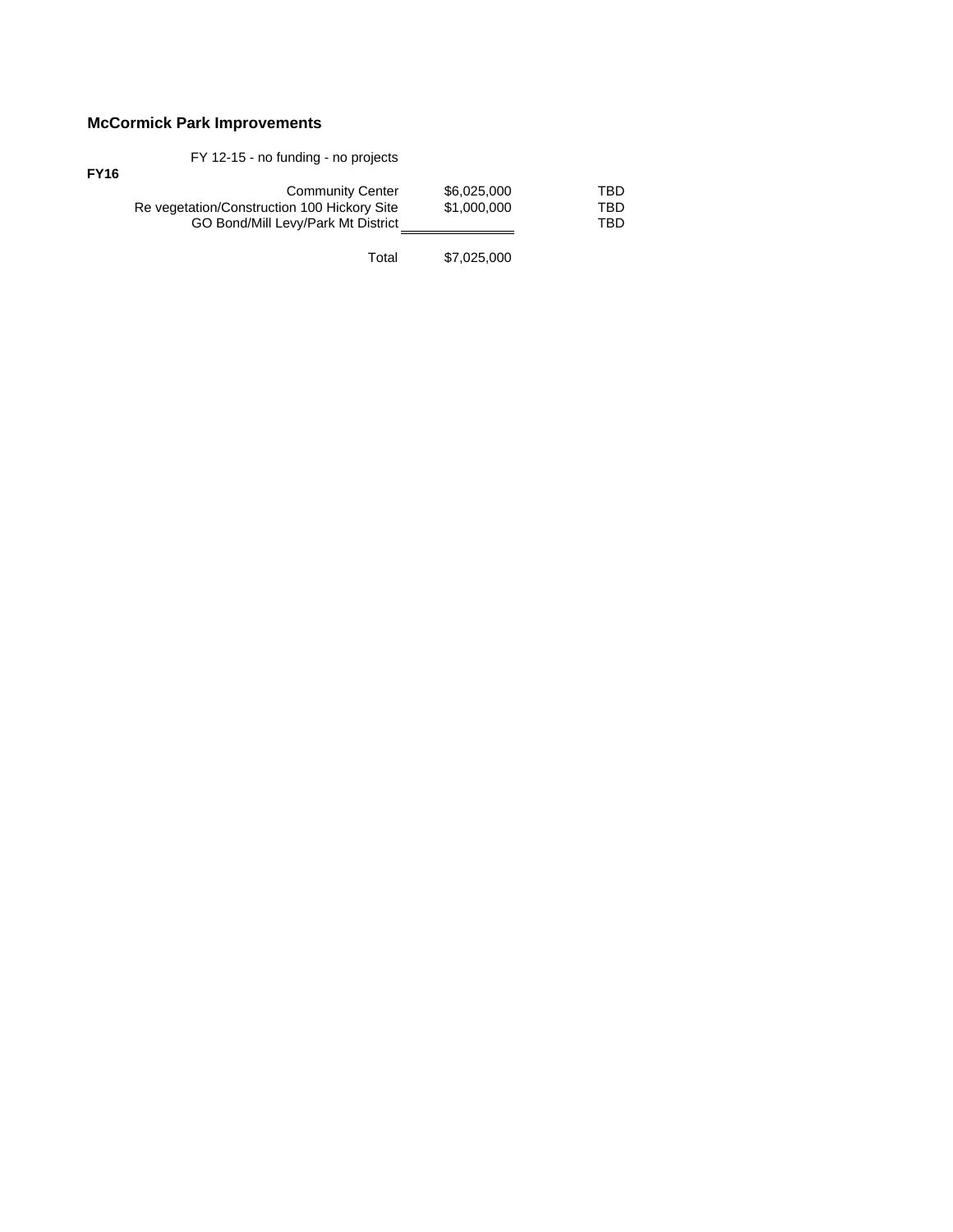## McCormick Park Improvements

| Funding start of FY08   |         | <b>Project Year</b> |
|-------------------------|---------|---------------------|
| <b>General Fund CIP</b> | 104,773 | Prior CIP           |
| ADA                     | 50,000  | FY 07               |
| LWCF                    | 50,000  |                     |
| Silvers Lagoon          | 27,500  |                     |
| Cregg/Hickory           | 11.175  |                     |
| Total                   | 243,448 |                     |

## **FY 08 projects updated:**

| (use prior funding and new request)         |             | completion %                 |              |  |
|---------------------------------------------|-------------|------------------------------|--------------|--|
| <b>McCormick Restroom</b><br>Parking lights | 122,000     | 100%                         |              |  |
| Parking lot repair                          | 12,773      | 100%                         |              |  |
| Fencing                                     |             | 100%                         |              |  |
| Silvers Lagoon Improvement/Landscape        | 97,500      | 85%                          |              |  |
| Gregg Hickory                               |             | 0%                           |              |  |
| Total                                       | 232,273     |                              |              |  |
| Balance of FY08                             | 82481       |                              |              |  |
| <b>FY 09</b>                                |             |                              |              |  |
| Signage & Connections - ADA                 | \$0         | 0%                           |              |  |
| Total                                       | \$82,481    |                              |              |  |
| <b>FY 10</b>                                |             |                              |              |  |
| Cregg-Hickory alignment                     | \$11,175    | 0%                           |              |  |
| ADA connections                             | \$0         |                              |              |  |
| Court resurfacing (request \$\$ in M& I)    |             |                              |              |  |
| <b>FY 11</b>                                | \$16,000    | <b>General Fund CIP CORE</b> |              |  |
| ADA connections                             | \$25,000    |                              |              |  |
| FY 12-14                                    |             |                              |              |  |
| Additional needed improvements:             |             |                              |              |  |
| Shelter/ADA                                 | \$75,000    | ADA (25, 000)                | Fy 12        |  |
| Playground replacement                      | 150,000     | $+$ ADA (25,000)             | <b>FY12</b>  |  |
| Re-vegetation (irrigation, landscape/trees) | \$200,000   | TBD                          | Fy 13        |  |
| Softball field renovation                   | \$300,000   | <b>TBD</b>                   | Fy 13        |  |
| <b>Community Center</b>                     | \$6,025,000 | <b>TBD</b>                   | <b>Fy 14</b> |  |
| Re vegetation/Construction 100 Hickory Site | \$1,000,000 | <b>TBD</b>                   | Fy 14        |  |
| GO Bond/Mill Levy/Park Mt District          |             | <b>TBD</b>                   |              |  |